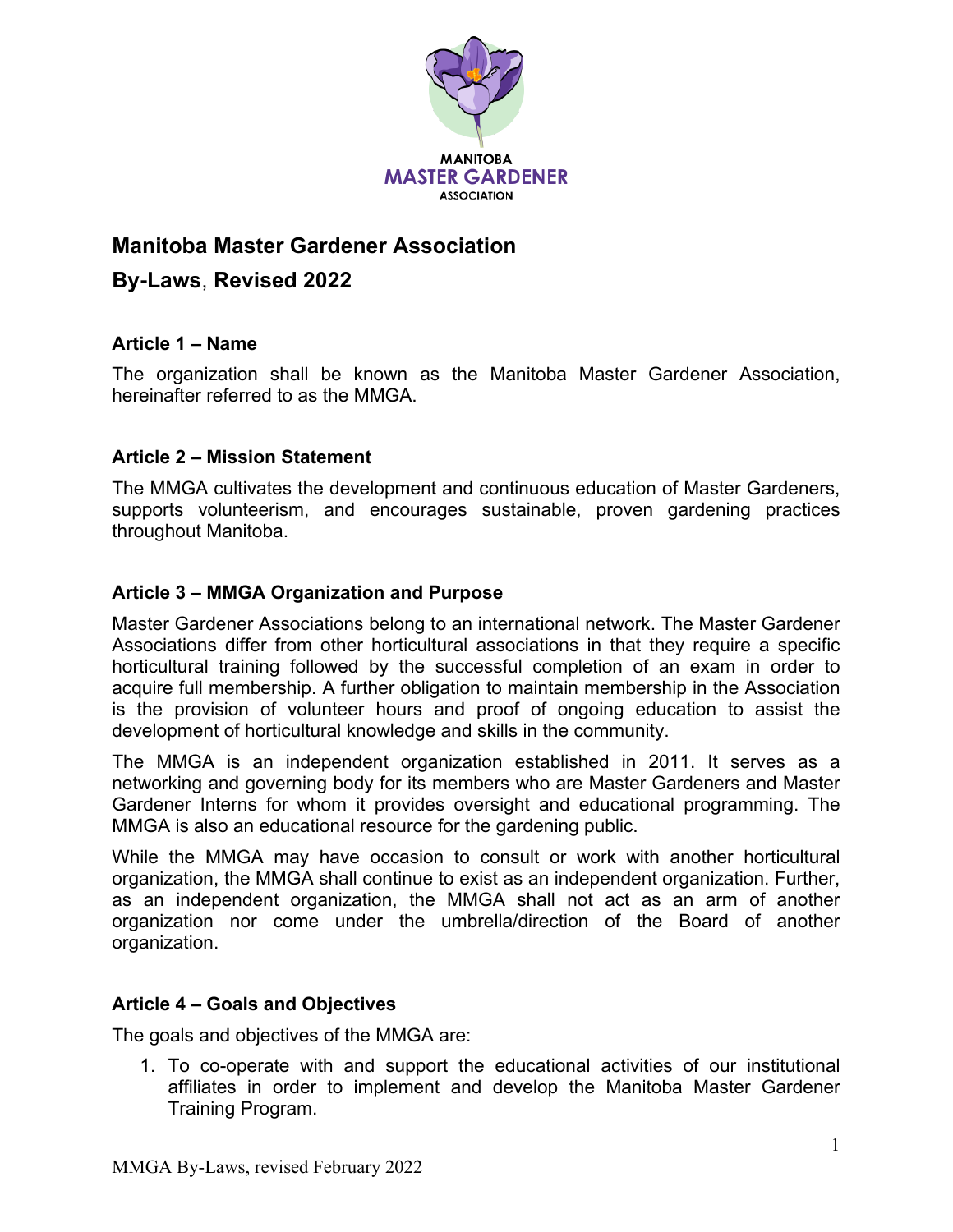- 2. To provide a communication network for Manitoba Master Gardeners to exchange ideas and information.
- 3. To support the ongoing training of Manitoba Master Gardeners by providing information.
- 4. To encourage the growth of horticultural communities by building connections with like-minded organizations.
- 5. To serve as a source of horticultural information for the general public.
- 6. To promote sustainable horticultural practices and environmental stewardship.

#### **Article 5 – Membership**

Membership in the MMGA will be made up of persons who have paid their annual membership fees and fulfill the requirements of one or more of the following categories:

- 1. **Member in Good Standing** Certified Master Gardener (MG) who fulfills the required number of volunteer hours per year and maintains their educational upgrade status. A Master Gardener who has received certification in another province or state, but has relocated to Manitoba, must provide proof of certification, volunteer records, and educational upgrade records. Members in Good Standing have voting privileges.
- 2. **Inactive/Sabbatical Member** A member may request a one-year sabbatical if circumstances prevent them from fulfilling the requirements to maintain membership in good standing. After the one-year period, the member must decide if they can return to membership in good standing or request Emeritus status. Annual fees must be paid to maintain status. Inactive/Sabbatical Members have no voting privileges.
- 3. **Member Emeritus** Master Gardeners who have been active members for at least 10 years, but can no longer fulfill all requirements to maintain active status Members Emeritus must pay annual fees and have non-voting status.
- 4. **Intern Member** Master Gardener Intern who is actively pursuing the requirements needed for certification. Interns are granted a complimentary membership in the MMGA for up to but not exceeding two years of enrolment in the Manitoba Master Gardener Program. Complimentary membership ends upon certification. Non-voting status.

Standards for volunteer hours and activities will be set by the MMGA. Educational requirements/upgrades will be set by the MMGA in co-operation with the institutional affiliates and periodically reviewed.

Membership in the MMGA ceases if annual fees are not paid in a timely manner, or volunteer hours are not maintained according to acceptable criteria and submitted on an annual basis, or the member submits their written resignation.

**Reactivation of former members** – If membership has lapsed, a former member wishing reinstatement must pay the membership fee and supply the pro-rated volunteer hours.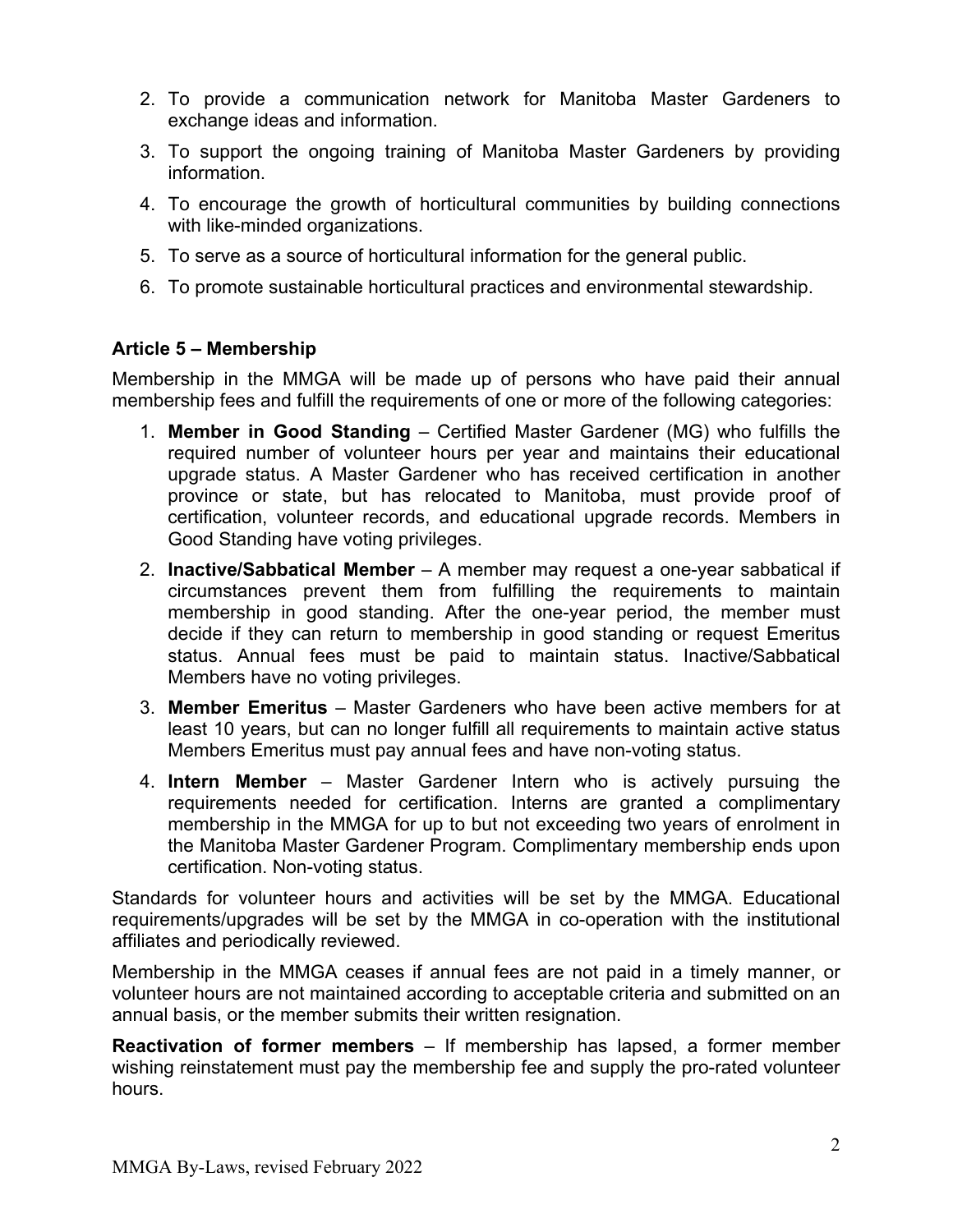The fiscal year for membership in the MMGA is January 1 to December 31.

## **Article 6 – Statement of Privacy**

Personal information on members collected by the MMGA shall be for the exclusive use of the MMGA in order to inform members about educational opportunities, activities, and events that are relevant to the MMGA and will not be shared with any other persons or organizations without permission of the member. All Board of Directors and Committee members having access to this information will strive to preserve its confidentiality .

#### **Article 7 – Meetings and Elections**

The Board meeting is integral to the Board's ability to fulfill its responsibilities to the membership of the MMGA and to further the goals of the organization. Regularly scheduled meetings of the Board of Directors shall be called by the Chair no fewer than three times annually. One of these meetings shall be the Annual General Meeting. Full attendance is requested of Board members. Attendance will be documented in the Minutes of Board meetings and made available to the membership prior to elections for Board Directors at the AGM.

In order to facilitate attendance, meetings will be scheduled well in advance so that if necessary, meetings can be rescheduled so as to coordinate with Board members' schedules. Board members are expected to attend a majority of the meetings. In addition, the Board will ensure that its meeting room has remote interactive accessibility to enable remote participation by directors unable to be present in person. All other MMGA business will be conducted through electronic correspondence.

Annual General Meeting dates will be determined by the Board of Directors and published on the web page and/or in the newsletter and Volunteer Impact system, stating meeting date, location, and agenda at least one month prior to the date of the meeting.

Election of officers will be held at the Annual General Meeting. Members in Good Standing of the MMGA may vote. Only certified Master Gardeners who are Members in Good Standing may hold Board of Directors positions. Each position is for a two-year term, except for the Past Chair, who has a one-year term. If an incumbent wishes to run for the same or another position, they must follow the nomination process. In order to maintain some continuity within the Board of Directors, 50% of the positions will come up for election each year.

The process for elections shall require the submission of a signed and seconded nomination form by the person seeking a Board position to the sitting Board Secretary two weeks prior to the Annual General Meeting. The Secretary will prepare the Nomination Slate to be considered. An Elections Officer who is a Member in Good Standing not seeking a Board Position will be appointed by the Board. At the Annual General Meeting, the Elections Officer will read the Nomination Slate and ask for any further nominations to be submitted no later than two hours prior to scheduled voting, at which time nominations will be declared closed. Voting will be done by secret ballot. Ballots will be counted by the Elections Officer with the help of a second Member in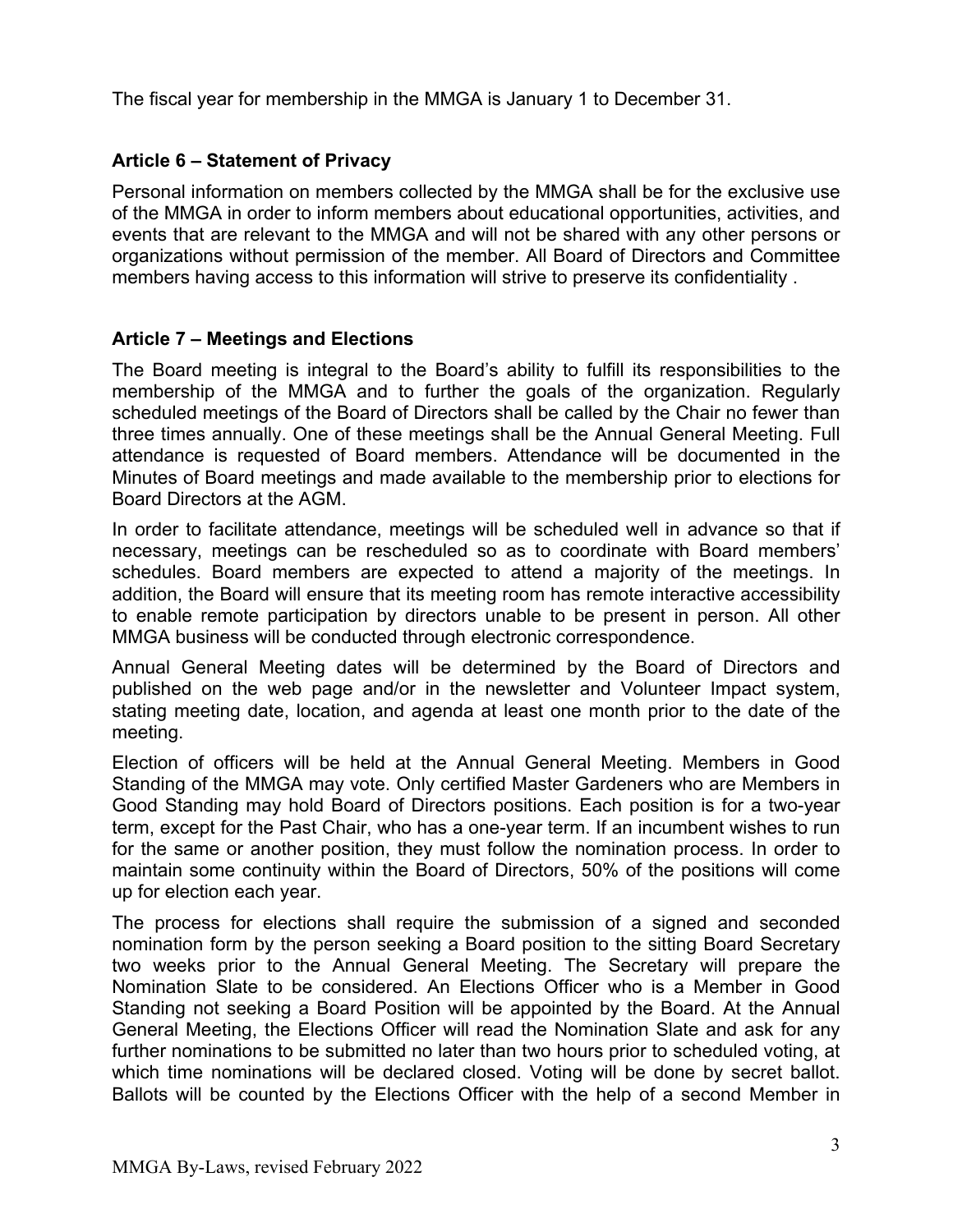Good Standing. Results and the newly elected Board of Directors will be presented to the membership. In event that an open Board position is uncontested, the vote shall be made using a show of hands and a majority vote of those present.

Should a position be unfilled or become vacant midterm, the sitting Board of Directors can appoint a qualified Member in Good Standing.

Quorum for election of Board of Directors and motions shall be:

51% of Board and Committee members for Board of Directors meetings and online decisions.

25% of eligible voting members for the Annual General Meeting.

## **Article 8 – Board of Directors**

The Board of Directors of the MMGA will strive to uphold the Goals and Objectives of the MMGA on behalf of the association's membership. They will conduct the business of the MMGA in a timely fashion, keep accurate records, and strive to share pertinent information with the members. Business will be conducted through electronic communication as well as the required number of scheduled meetings. The MMGA Board of Directors positions are strictly voluntary and no remuneration shall be given to Directors for performing the duties connected with their positions. Each Board Director holds one vote except for the Secretary, who only votes to break a tie.

Board positions shall consist of Officers, Directors, and Members at Large. The Officers are the Chair, Vice-Chair, Treasurer, and Secretary. The Directors positions are the Past Chair, Educational Standards Director, Online Media Director, Membership Director, Special Events Director, Director of Volunteers, Newsletter Director, and the Members at Large.

**Chair** – Schedules regular and annual meetings. Drafts agendas for all meetings. Chairs all meetings. Represents the MMGA as required. Serves as liaison between educational affiliate(s) and the MMGA. Holds signing authority for banking and legal purposes. Monitors financial situation of the MMGA.

**Vice-Chair** – Performs the duties of the Chair in his/her absence. In the event of a vacancy in the office of the Chair, serves as acting Chair until a General Meeting is held. Chairs the Nominating Committee. Assists the Elections Officer with preparations for the Board of Directors elections.

**Treasurer** – Oversees the association's financial matters, including but not limited to: managing accounts receivable and payable; producing and distributing financial statements and reports; maintaining accurate files and documents; purchasing insurance policies and licenses; administrating online banking for deposit accounts and investments; holds signing authority for banking purposes.

**Secretary** – Transcribes and distributes minutes of all meetings to the MMGA Board of Directors and upon request to MMGA members. Helps the Chair draft the agendas for all meetings. Maintains the MMGA files. Handles necessary correspondence.

**Past Chair** – One-year term. Serves as information resource for the new Chair and the Board.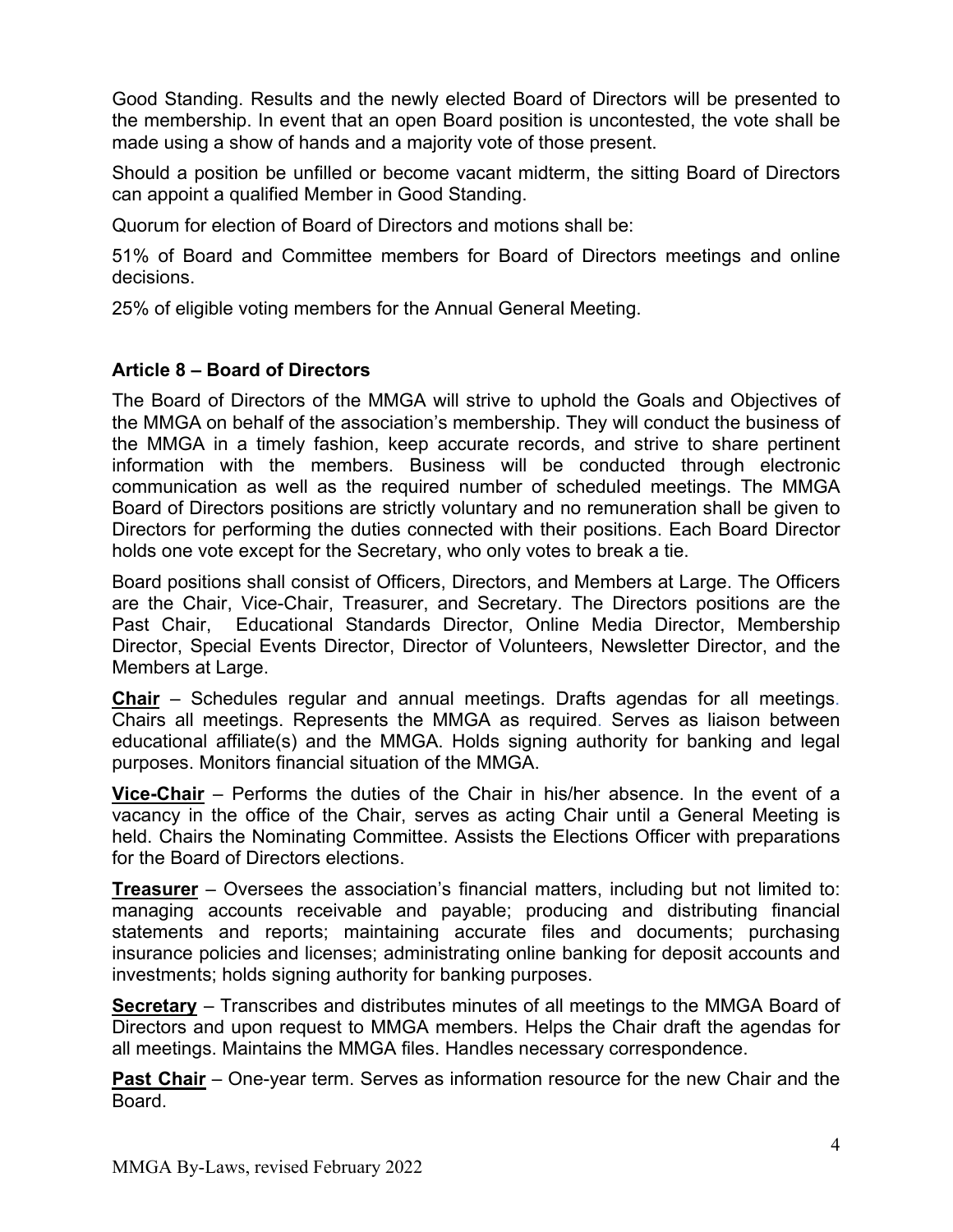**Educational Standards Director** – Provides opportunities and information on professional development opportunities such as guest speakers, links to resources, recommended reading and conferences. Provides liaison with other prairie associations and experts for the purpose of developing opportunities of interest to the MMGA membership and other organizations. Recommends educational programming and presentations for members and the general public. Assists the Chair in communicating with the educational affiliates to insure the effective delivery of the Manitoba Master Gardener Program.

**Online Media Director** – Manages and updates the website and the social media platforms of the MMGA. Ensures links to resources and groups are in place. Posts current news and information on the website.

**Membership Director** – Maintains the membership database of members' volunteer and education hours. Works with the educational affiliate to ensure the list of graduates is updated regularly. Distributes membership cards.

**Special Events Director** – Co-ordinates and plans special events at which the MMGA is represented as an organization, including the Annual General Meeting. Works with the Educational Standards Director to arrange for necessary venues for professional development events. May request the formation of an Ad hoc committee for specific events.

**Director of Volunteers** – Advises on any volunteer opportunity, determining if it constitutes MMGA volunteer hours. Advertises volunteer opportunities to the membership and works with other organizations to develop and present volunteer opportunities. Creates and maintains an annual record, in conjunction with the Membership Director, of members' volunteer activities and hours for the purposes of an overview of Master Gardeners' and Intern participation and contributions in communities in Manitoba.

**Newsletter Director** – Produces and distributes an electronic newsletter for the MMGA membership and subscribers six times a year.

**Members at Large** – two positions. Attend Board meetings and assist as needed. If a Board Position becomes vacant in mid-term, would assist with those duties until a replacement is found. Have voting privileges.

**Ad hoc Committees** – Upon the approval of the Board of Directors, a Director can establish a temporary committee of Members in Good Standing and Intern Members to assist with planning or executing a specific event or task. The Director will act as chair of such committees. Once the event or task is completed, the Chair will make a report to the Board of Directors and the Ad hoc committee will be disbanded.

To assist them in the performance of their duties, Board Directors are encouraged to form sub-committees consisting of Members in Good Standing and Intern Members. In addition to receiving valuable assistance, Directors in turn can provide direction and mentorship to sub-committee members, who may in the future become Board candidates.